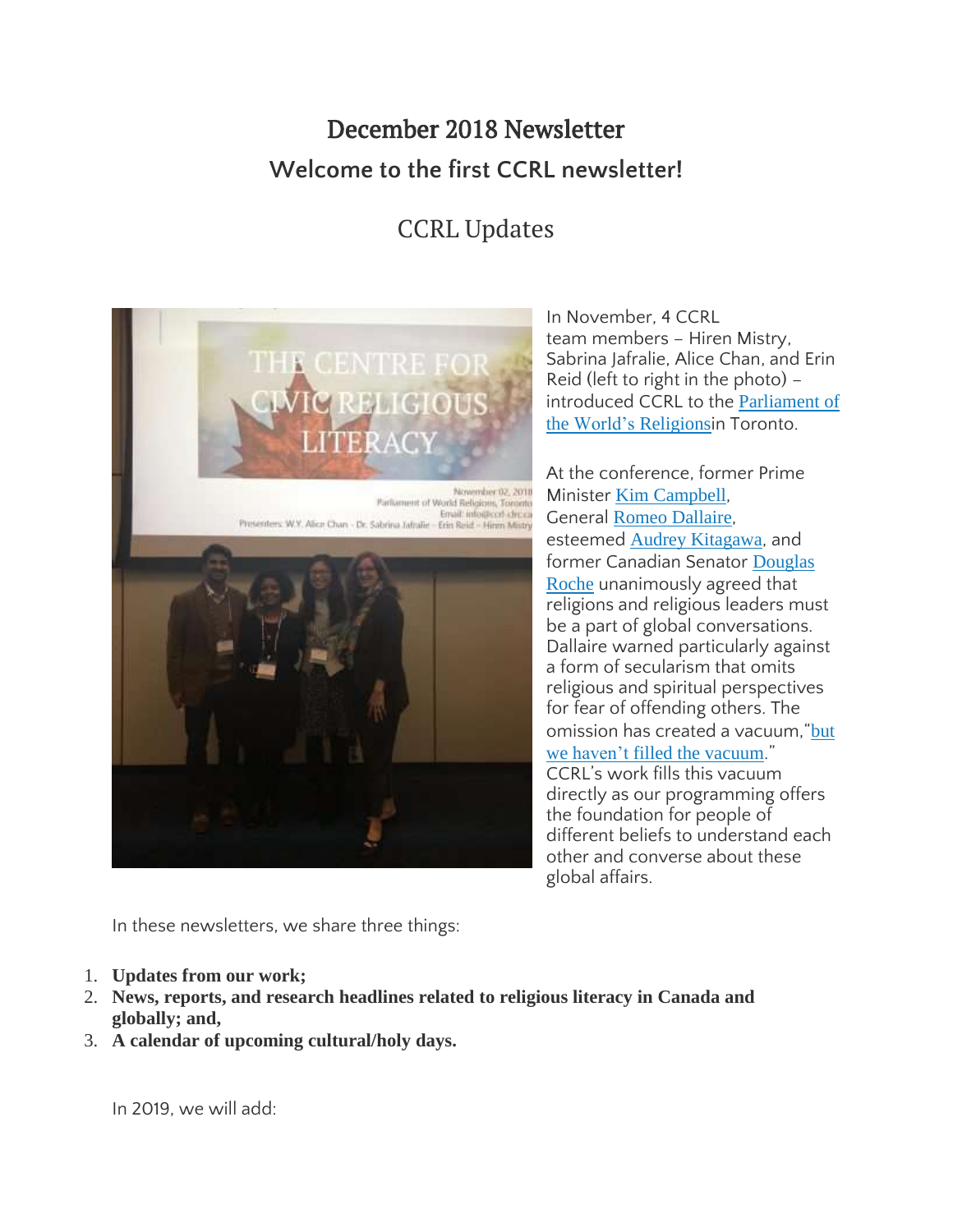1. **Teaching resources on our [website,](http://www.ccrl-clrc.ca/) and**

# 2. **A religious literacy "thought corner" in our newsletters.**

In the meantime, publications from our team, including our Board of Directors and Advisors, are updated [online](https://ccrl-clrc.ca/work/our-research-publications/) consistently.



# The Pulse

News, reports, and research headlines (Canada and global) related to religious literacy. Follow our [Twitter](https://twitter.com/CcrlClrc), [Instagram](https://www.instagram.com/ccrl.clrc/), and [LinkedIn](https://www.linkedin.com/company/ccrl-clrc/) accounts for headlines on a regular basis.

## **Canada:**

- Canadian [broadcaster](https://religionnews.com/2018/11/06/canadian-religious-broadcaster-offers-to-sponsor-pakistani-christian-woman-spared-death-sentence-asia-bibi/) offers to sponsor Christian woman spared death in Pakistan Religion News Service
- In Trump era, HR should get ahead of potential [conflicts:](https://www.hrreporter.com/culture-and-engagement/38126-in-trump-era-hr-should-get-ahead-of-potential-conflicts-experts/) Experts HR Reporter
- Is God part of good [parenting?](https://www.cbc.ca/news/canada/british-columbia/is-god-part-of-good-parenting-1.4920936) CBC News
- Dating Druze: The struggle to find love in a [dwindling](https://www.cbc.ca/news/canada/druze-dating-diaspora-toronto-exclusion-1.4904888) diaspora CBC News
- Faith in the Public Square? A [comprehensive](http://angusreid.org/public-faith-debate/) study of the segments of Canadian society Angus Reid Institute and Cardus
- [Police-reported](https://www150.statcan.gc.ca/n1/daily-quotidien/181129/dq181129a-eng.htm) hate crime, 2017 Statistics Canada
- WSO & Manmeet Singh Bhullar [Foundation](http://www.worldsikh.org/wso_bhullar_family_foundation_welcome) Welcome Approval of Afghan Hindu & Sikh Refugee [Applications](http://www.worldsikh.org/wso_bhullar_family_foundation_welcome) World Sikh Organization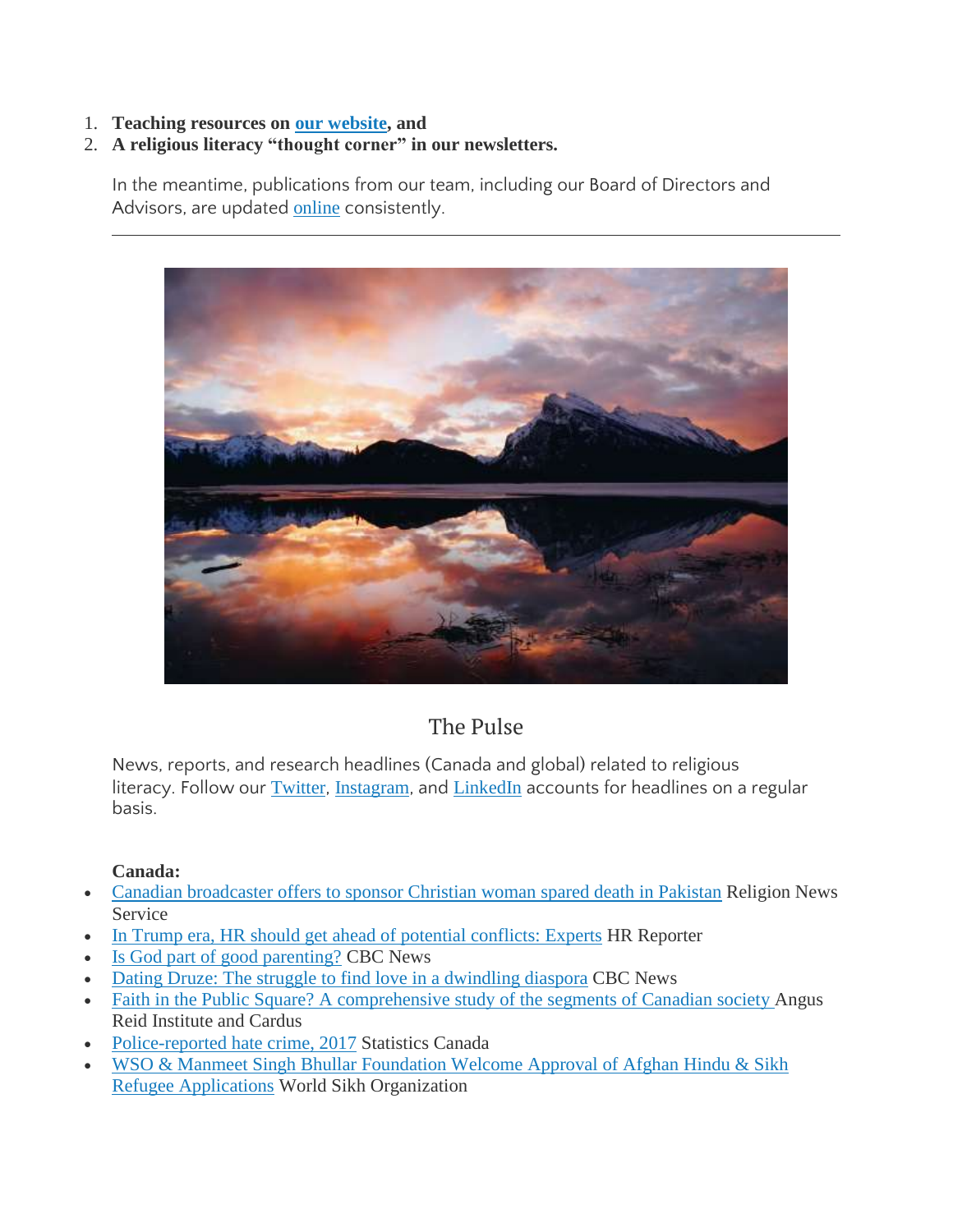WSO [Successfully](http://www.worldsikh.org/wso_successfully_advocates_for_religious_head_coverings_at_world_karate_federation) Advocates for Religious Head Coverings at World Karate Federation World Sikh Organization

# **British Columbia:**

- B.C. breaks records when it comes to [religion](https://vancouversun.com/news/staff-blogs/b-c-breaks-records-when-it-comes-to-religion-and-the-lack-thereof) and the lack thereof Vancouver Sun
- B.C. bringing back [independent](https://www.saobserver.net/news/b-c-bringing-back-independent-human-rights-commission/) human rights commission Salmon Arm Observer
- [Racism](https://news.gov.bc.ca/stories/racism-and-hate-have-no-place-in-bc) and hate have no place in B.C. B.C. Gov News
- Heal [ourselves,](https://www.princegeorgecitizen.com/opinion/columnists/heal-ourselves-heal-the-world-1.23508480) heal the world Prince George Citizen
- BC Liberal MLA: LGBTQ [Anti-Bullying](https://pressprogress.ca/bc-liberal-mla-lgbtq-anti-bullying-program-could-cause-mental-health-issues-for-school-children/) Program Could Cause 'Mental Health Issues' for School [Children](https://pressprogress.ca/bc-liberal-mla-lgbtq-anti-bullying-program-could-cause-mental-health-issues-for-school-children/) Press Progress

#### **Alberta:**

- Creating [connections:](https://calgaryherald.com/life/relationships/creating-connections-calgary-students-get-chance-to-explore-different-religions) Calgary students get chance to explore different religions Calgary Herald
- Critics denounce Calgary [appearance](https://calgaryherald.com/news/local-news/critics-denounce-calgary-appearance-of-hate-preacher) of "hate" preacher Calgary Herald
- [Twenty-eight](https://edmontonjournal.com/news/politics/alberta-government-cracks-down-on-private-schools-defying-gsa-law) private schools defying GSA law risk losing public funding, says David [EggenE](https://edmontonjournal.com/news/politics/alberta-government-cracks-down-on-private-schools-defying-gsa-law)dmonton Journal
- Aga Khan [officially](https://edmontonjournal.com/news/local-news/aga-khan-officially-opens-islamic-garden) opens Islamic garden Edmonton Journal
- A new way to swear an oath at the Lethbridge [Courthouse](https://lethbridgenewsnow.com/article/625616/new-way-swear-oath-lethbridge-courthouse-following-eagle-feather-ceremony) following eagle feather [ceremonyL](https://lethbridgenewsnow.com/article/625616/new-way-swear-oath-lethbridge-courthouse-following-eagle-feather-ceremony)ethbridge News Now

## **Ontario:**

- St. Michael's, a Toronto All-Boys School, Is Rocked by [Accusations](https://www.nytimes.com/2018/11/23/world/canada/toronto-st-michaels-college-school-hazing-sexual-assault.html) of Sexual Assaults New York Times
- Labelle: [Parents'](https://ottawacitizen.com/opinion/columnists/labelle-parents-bill-of-rights-is-the-wrong-choice-for-ontario) bill of rights is the wrong choice for Ontario Ottawa Citizen
- Mom battles school board, saying yoga is against her [family's](https://www.thestar.com/news/gta/2018/11/28/mom-battles-school-board-saying-yoga-against-her-religion.html) religion Toronto Star
- Family's first Hanukkah in their new North York home after a year-long [renovation](https://www.thestar.com/life/homes/2018/11/30/familys-first-hanukkah-in-their-big-new-north-york-home-after-a-year-long-renovation.html?utm_source=Twitter&utm_medium=SocialMedia&utm_campaign=1000am&utm_campaign_id=Feature&utm_content=FamilysFirstHannukahNorthYork) Toronto Star
- Hate crimes surge in [southwestern](https://www.cbc.ca/news/canada/london/london-ontario-hate-crimes-statistics-canada-2017-1.4925488) Ontario, Statistics Canada says CBC News

#### **Quebec:**

- Nearly two-thirds of Quebecers support [public-sector](https://www.cbc.ca/news/canada/montreal/public-religious-symbols-quebec-poll-1.4919997?cmp=rss) ban on religious symbols, poll finds CBC News
- [Aspiring](https://www.cbc.ca/news/canada/montreal/quebec-religious-symbols-teacher-crop-poll-1.4921276?cmp=rss) teacher may leave Quebec if CAQ follows through on religious symbol ban CBC News
- EMSB [commissioners](https://globalnews.ca/news/4712894/emsb-commissioners-unite-to-fight-pending-legislation-on-religious-neutrality/) unite to fight pending legislation on religious neutrality Global News
- [Far-right](https://montrealgazette.com/news/local-news/far-right-group-spoke-of-staging-fake-terrorist-attack-in-quebec) group spoke of staging 'fake' terrorist attack in Quebec Montreal Gazette

## **Atlantic provinces:**

- Nova Scotia RCMP extends Eagle feather [province-wide](http://www.rcmp.gc.ca/en/news/2018/nova-scotia-rcmp-extends-eagle-feather-province-wide-an-option-swear-legal-oaths?fe=&) as an option to swear legal [oaths](http://www.rcmp.gc.ca/en/news/2018/nova-scotia-rcmp-extends-eagle-feather-province-wide-an-option-swear-legal-oaths?fe=&) RCMP News Release
- PANB leader wants apology after Green MLA compares his words to Nazi [propaganda](https://globalnews.ca/news/4702334/kevin-arseneau-nazi-propaganda-comparison/) Global **News**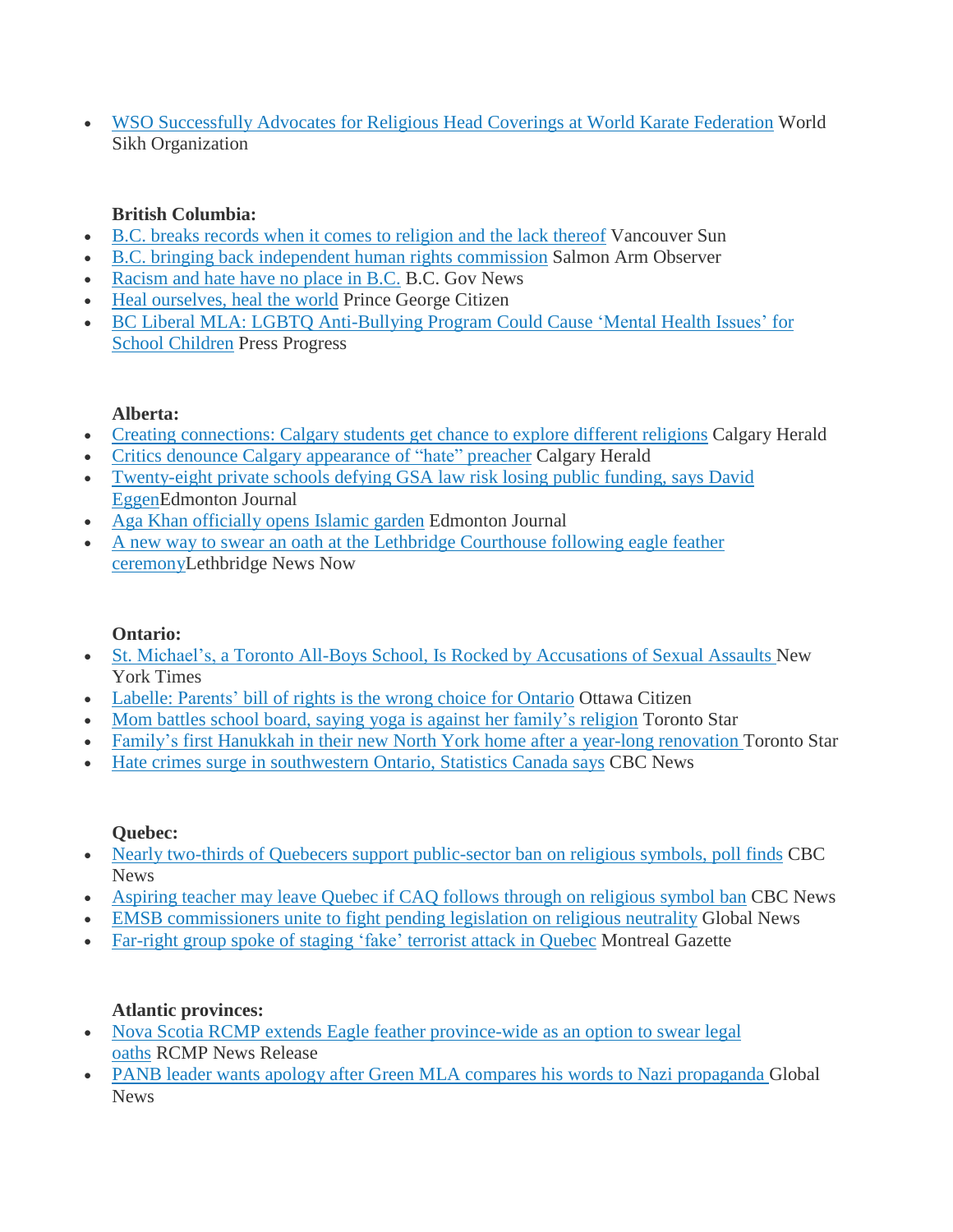• Probe of Buddhist leader's alleged sexual [misconduct](https://globalnews.ca/news/4698880/probe-of-buddhist-leaders/) is ongoing, report due by January Global News

# **Prairies:**

- Former drug user shares story of healing at [Agribition's](https://regina.ctvnews.ca/former-drug-user-shares-story-of-healing-at-agribition-s-indigenous-pavilion-1.4191421) Indigenous Pavilion CTV News
- North Battleford mayor says city can't [discriminate](https://thestarphoenix.com/news/saskatchewan/north-battleford-mayor-says-city-cant-discriminate-on-basis-of-religion-as-10-day-revival-closes-public-facility) on basis of religion as 10-day revival closes public [facility](https://thestarphoenix.com/news/saskatchewan/north-battleford-mayor-says-city-cant-discriminate-on-basis-of-religion-as-10-day-revival-closes-public-facility) Saskatoon Star Phoenix
- [Indo-Canadians](https://www.thecarillon.com/local/Indo-Canadians-launch-association-499410101.html) launch association The Carillon

# **Territories:**

- First [Indigenous](https://www.yukon-news.com/news/first-indigenous-ceremony-held-in-legislative-assembly-in-honour-of-doris-mclean/) ceremony held in legislative assembly in honour of Doris McLean Yukon News
- Vuntut [Gwitchin](https://www.yukon-news.com/news/vuntut-gwitchin-first-nations-new-chief-may-be-youngest-in-recent-history/) First Nation's new chief may be youngest in recent history Yukon News
- [Pedophile](http://nunatsiaq.com/stories/article/65674pedophile_ex-priest_a_two-time_loser_at_nunavut_appeal_court/) ex-priest a two-time loser at Nunavut appeal court Nunatsiaq News
- Family visits [100-year-old](https://www.cbc.ca/news/canada/north/family-visits-100-year-old-heirloom-at-yellowknife-museum-1.4919161) heirloom at Yellowknife museum CBC News

## **International:**

- For Jewish Israelis of [Yemenite](https://www.nytimes.com/2018/11/17/style/bride-wedding-jewish-yemen.html) Heritage, Reviving a Past New York Times
- India, [Pakistan](https://www.aljazeera.com/news/2018/11/pakistan-india-break-ground-visa-free-kartarpur-corridor-181128111752755.html) agree to open border for Sikh pilgrims AlJazeera
- Catholic migrant [advocates](https://cruxnow.com/church-in-the-americas/2018/11/27/catholic-migrant-advocates-have-mixed-reaction-to-tijuana-border-events/) have mixed reaction to Tijuana border events Crux
- Exclusive: China will retaliate 'in [proportion'](https://uk.reuters.com/article/uk-usa-china-uighurs-exclusive/exclusive-china-will-retaliate-in-proportion-to-any-u-s-sanction-over-muslim-uighurs-ambassador-idUKKCN1NW2P2) to any U.S. sanction over Muslim Uighurs [ambassadorR](https://uk.reuters.com/article/uk-usa-china-uighurs-exclusive/exclusive-china-will-retaliate-in-proportion-to-any-u-s-sanction-over-muslim-uighurs-ambassador-idUKKCN1NW2P2)euters
- This Pastor Is Melting Purity Rings Into A Golden Vagina [Sculpture](https://www.huffingtonpost.ca/entry/nadia-bolz-weber-purity-ring-vagina-sculpture_us_5bfdac5ee4b0a46950dce000) Huff Post
- Darts and laurels: [Parliament](https://www.winnipegfreepress.com/arts-and-life/life/faith/darts-and-laurels-501167802.html) of World's Religions speakers note faith's good, bad [aspects](https://www.winnipegfreepress.com/arts-and-life/life/faith/darts-and-laurels-501167802.html) Winnipeg Free Press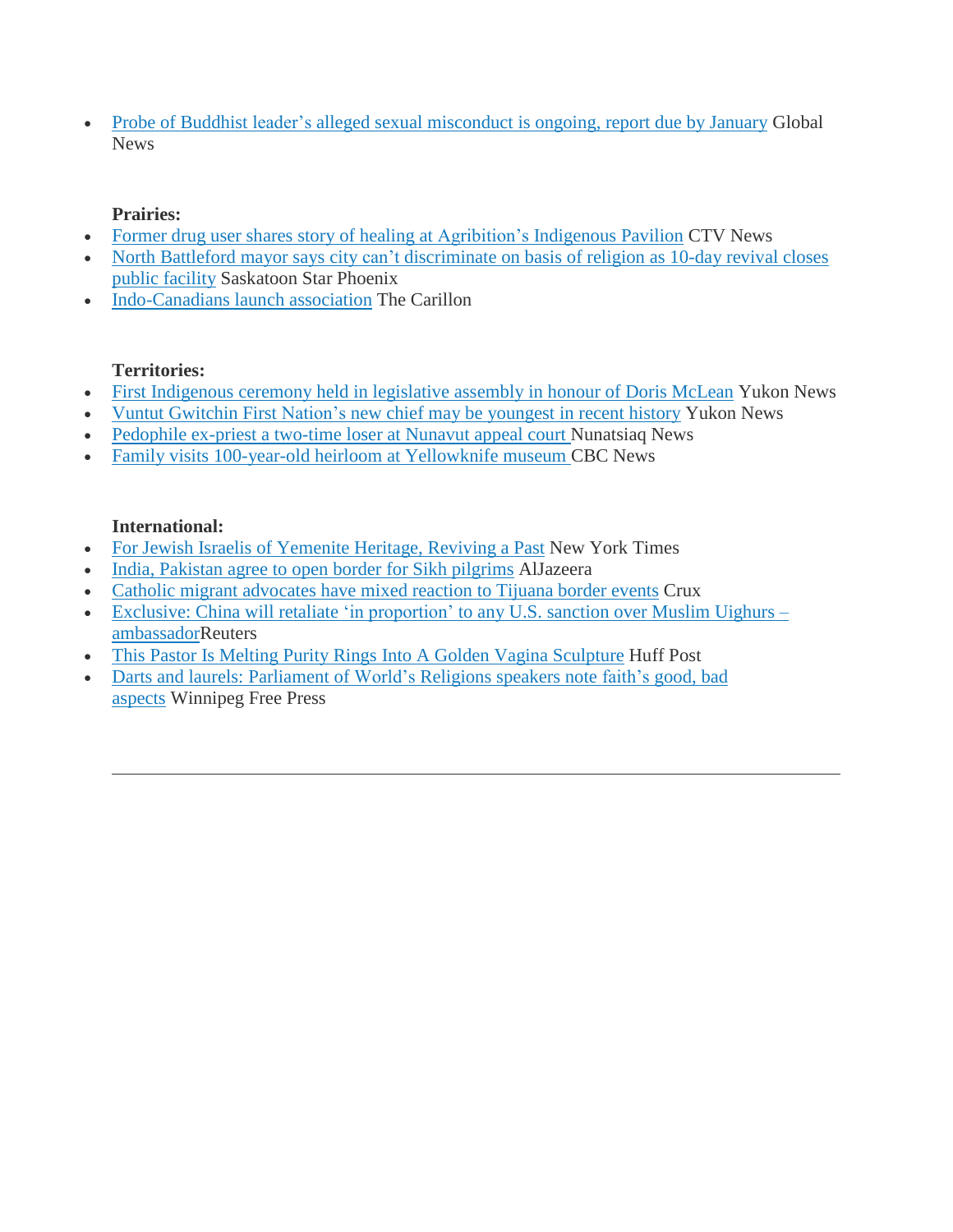# Cultural/Holy days (December 2018 and January 2019)

This table describes the dates generally commemorated or observed by many individuals within a community. Some individuals from each community may not adhere to the cultural/holy days themselves. It is not a comprehensive list of cultural/holy days worldwide but a list of those most commonly recognized across parts of Canada.



*We wish happiness and/or rejuvenating contemplation to all who may commemorate these cultural/holy days in the coming months.*

#### **December 2018**

- **DEC 2 [Tsongkhapa](https://www.tibettravel.org/tibetan-festivals/tsongkhapa-butter-lamp-festival.html) Butter Lamp Festival** (Tibetan Buddhism), **[Hannukah](https://www.thecanadianencyclopedia.ca/en/article/chanukah)** (Jewish**,** ends Dec 10)**, [Advent](https://www.timeanddate.com/holidays/canada/first-day-advent) begins** (various Christian groups, ends Dec 24).
- **DEC 4 – Entry of the Holy Virgin into the [Temple](https://oca.org/saints/lives/2018/11/21/103357-the-entry-of-the-most-holy-mother-of-god-into-the-temple)** (Orthodox Christians)
- **DEC 6 – St. [Nicholas](https://www.britannica.com/topic/Saint-Nicholas-Day) Day** (Western European and Romanian Christian groups)
- **DEC 8 – St. [Clement](https://anydayguide.com/calendar/2730) of Oris – Patron Day** (Macedonian Orthodox), **[Bodhi](https://www.thoughtco.com/bodhi-day-449913) Day** (Japanese and Various Mahayana Buddhist groups), [Immaculate](https://www.timeanddate.com/holidays/canada/immaculate-conception) Conception of Mary (Catholic Christians)
- **DEC 12 – Our Lady of [Guadalupe](https://www.iexplore.com/experiences/festivals-events/dia-de-la-virgen-de-guadalupe-important-mexican-celebration) Feast Day** (Mexican and other Catholic Christians)
- **DEC 13 – [Salgirah](https://the.ismaili/salgirah)** (Shi'a Imami Ismaili Islam)
- **DEC 16 – Posadas [Navidenas](https://www.readthespirit.com/religious-holidays-festivals/tag/posadas-navidenas/)** (Hispanic Catholic Christians from Latin America, some from the Philippines, and others)
- **DEC 19 – St. [Nicholas](https://www.britannica.com/topic/Saint-Nicholas-Day) Day** (Eastern European Christian groups)
- **DEC 21 – Winter [Solstice](https://saultonline.com/2017/12/the-significance-of-the-winter-solstice-to-the-missanabie-cree-first-nation/)** (Indigenous Peoples), **[Vade](http://www.sikhismguide.org/sahibzadey.php) [Sahibzadey](http://www.sikhismguide.org/sahibzadey.php)** (Sikhism), **[Yule/Litha](https://www.thoughtco.com/all-about-yule-2562972)** (Wicca)
- **DEC 25 – [Christmas](https://www.thecanadianencyclopedia.ca/en/article/christmas-in-canada) Day/Feast of the [Nativity](http://www.antiochianarch.org.au/Nativity.aspx)** (All Christian sects and denominations, with the exception of most Christian Orthodox groups)
- **DEC 26 – Chote [Sahibzadey](http://www.sikhismguide.org/sahibzadey.php)** (Sikhism), **St. [Stephan's](https://www.thoughtco.com/saint-stephen-542519) Day** (Catholic Christians), **[Zarathosht](http://calendar.suffolk.edu/EventList.aspx?fromdate=12/26/2017&todate=12/26/2017&display=Day&type=public&eventidn=18116&view=EventDetails&information_id=37718) [Diso](http://calendar.suffolk.edu/EventList.aspx?fromdate=12/26/2017&todate=12/26/2017&display=Day&type=public&eventidn=18116&view=EventDetails&information_id=37718)**(Zoroastrian)
- **DEC 28/29 – Holy [Innocents](https://www.britannica.com/topic/Feast-of-the-Holy-Innocents)** (Various Christian groups)
- **DEC 30 – Feast of the Holy [Family](https://www.britannica.com/topic/Feast-of-the-Holy-Family)** (Catholic Christian)